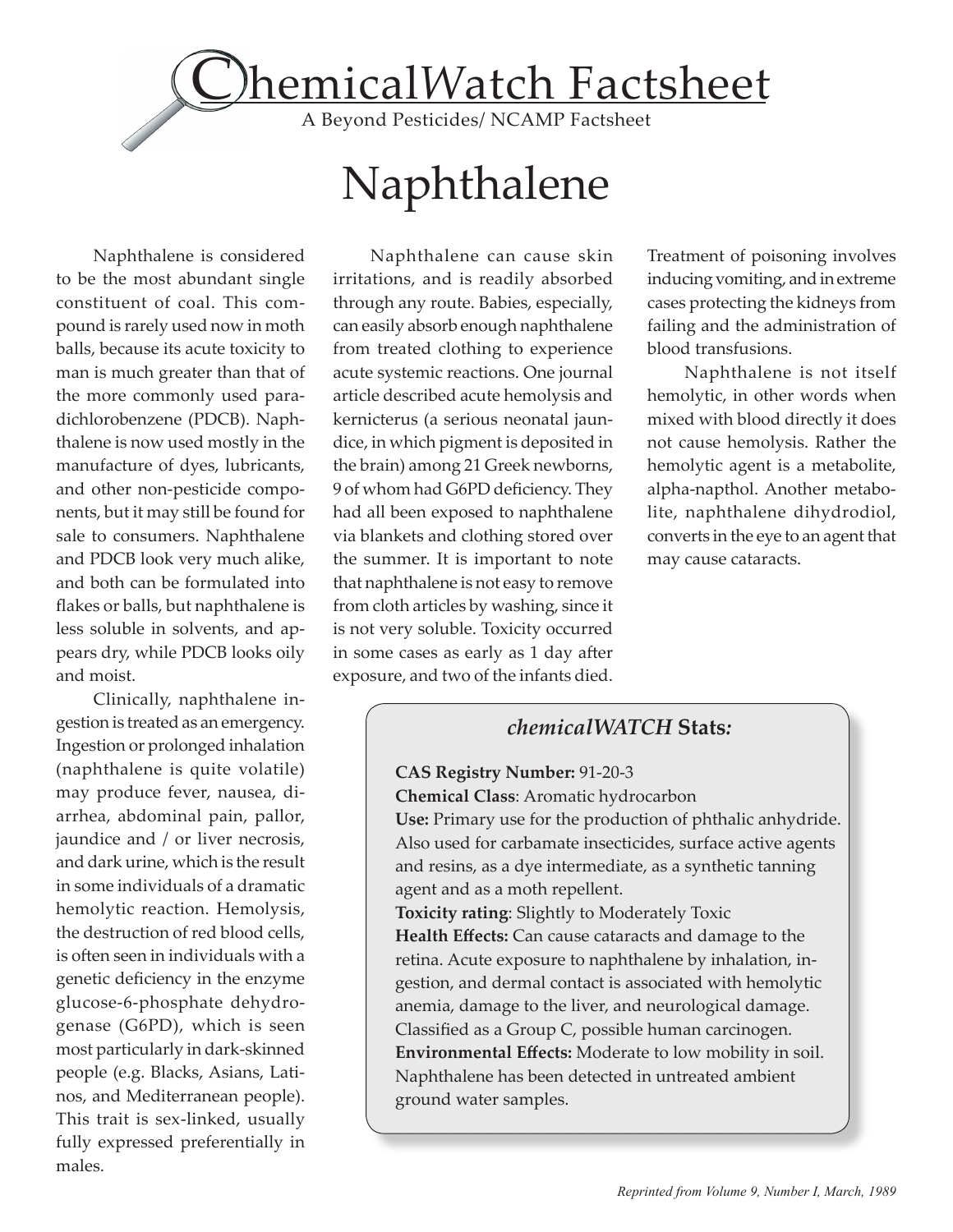#### **UPDATE:** *October 2007*

Naphthalene is currently used in the manufacture of phthalic anhydride, which is used as an intermediate in the production of phthalate plasticizers, resins, dyes, pharmaceuticals, insect repellents, and other materials. Naphthalene is also a component of crude oil and also occurs naturally in the essential oils of the roots of Radix and Herba ononidis. Studies involving rabbits and pregnant rats have reported treatment related signs of neurotoxicity; lethargy, slow respiration including periods of apnea, and/or inability to move a�er dosing. Subchronic studies however, have found no clinical signs of neurotoxicity. Naphthalene has been shown to be a weak developmental and reproductive toxicant with detectable effects occurring only at doses associated with substantial maternal toxicity.

 Evidence for carcinogenic potential was observed in male and female rats exposed to 60-ppm naphthalene (approximately 20 mg/kg-day) by inhalation for 2 years, but statistical significance was only found for tumors of the respiratory track. Oral exposure studies have been found inadequate to determine carcinogenic potential. The EPA's Integrated Risk Information System (IRIS) classified naphthalene as a Group C: possible human carcinogen, however, using the 1996 Proposed Guidelines for Carcinogen Risk Assessment, it was found that the carcinogenic potential of naphthalene "cannot be determined." New data have shown evidence for carcinogenic activity within the nasal cavity, strengthening the association between the inhalation route of exposure and carcinogenicity. As a result, the carcinogenic potential of naphthalene via the inhalation route needs to be re-evaluated.

 The International Agency for Research on Cancer (IARC) has noted that there is sufficient evidence in experimental animals for the carcinogenicity of naphthalene, and has listed naphthalene as possibly carcinogenic to humans (Group 2B) and it is also listed as a known carcinogen in the state of California.

 The most likely exposure to naphthalene comes from inhalation due to the release of the substance from combustion fuels, moth repellents, and cigarette smoke. Continuous handling of naphthalene may produce a dermatitis characterized by itching, redness, scaling, weeping and crusting of the skin; for example, clothes stored with moth balls and used directly on infants have caused skin rashes and systemic poisoning. Naphthalene has moderate to low mobility in soils and biodegrades with a half-life between 2-18 days. It is slightly to moderately toxic to fish and other aquatic organisms.

## **Naphthalene** *chemicalWATCH* **Factsheet Bibliography**

Dawson, J.P., et al. 1958. "Acute hemolytic anemia in the newborn." Blood 13:11131125.

Gosselin, R.E. 1984. Clinical Toxicology of Commercial Products. Williams & Wilkins, Baltimore, MD.

Morgan, D.P. 1988. Recognition & Management of Pesticide Poisoning. 4th ed. U.SEP A, Washington, DC.

Naphthalene. Hazardous Substance Data Base. National Library of Medicine. Bethesda. MD

Siegel, E. & S. Wason. 1986. "Mothball toxicity." Pediatric Clin. N. America. 33(2):369371.

Thomson, W.T. 1984. Agricultural Chemicals: Insecticides. Thomson Publications, Fresno, CA.